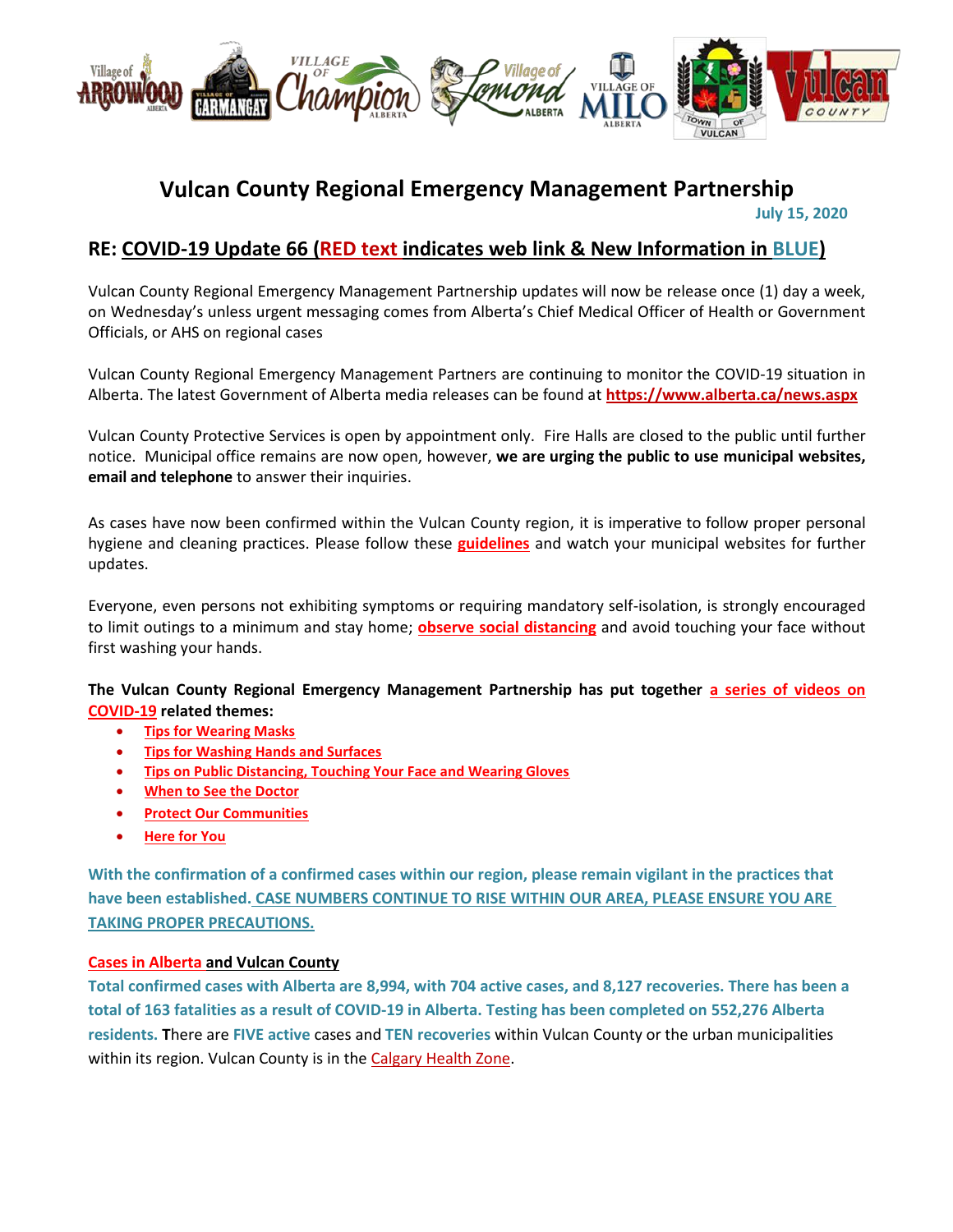

# **More Albertans Can Attend Outdoor Community Events**

The outdoor gathering limit has been increased from 100 to 200 people.

The increase applies to attendees at community outdoor events such as festivals, fireworks displays, rodeos and sporting events, and outdoor performances.

All public health measures, including physical distancing, remain in place. Seated outdoor events will still require the necessary space between families and cohorts within stadium-style seating.

Any large gathering increases the risk of transmission. Evidence suggests that outdoor events have a lower risk of transmission, provided other public health guidance is followed. Alberta Health will continue to monitor case numbers and adjust as necessary.

**For more information on outdoor and indoor gathering restrictions, visit [alberta.ca/restrictions-on](https://www.alberta.ca/restrictions-on-gatherings.aspx)[gatherings.](https://www.alberta.ca/restrictions-on-gatherings.aspx)**

**General relaunch guidance, including sector-specific recommendations, can be found at [alberta.ca/guidance](https://www.alberta.ca/guidance-documents.aspx)[documents.](https://www.alberta.ca/guidance-documents.aspx)**

### **Provincial Measures and Indicators of COVID-19 Regional Risks**

There are two indicators the Province is using as measures on how regions are doing, with three classifications: **Open**

- low level of risk, no additional restrictions in place
- less than 50 active cases per 100,000

**Watch**

- the province is monitoring the risk and discussing with local government(s) and other community leaders the possible need for additional health measures
- at least 10 active cases and more than 50 active cases per 100,000

### **Enhanced**

- risk levels require enhanced public health measures to control the spread
- informed by local context

Currently our regions falls within the open category.

### **811 Health Link**

Once again, people experiencing 7symptoms are to take the **[online](https://myhealth.alberta.ca/Journey/COVID-19/Pages/COVID-Self-Assessment.aspx)** self-assessment. As a further reminder, **811-health link is for those who are feeling ill and seeking advice**.

If you, or someone you care about, are feeling overwhelmed with emotions like sadness, depression, or anxiety, or feel like you want to harm yourself or others

- Mental Health Help Line at 1-877-303-2643
- Addiction Help Line at 1-866-332-2322